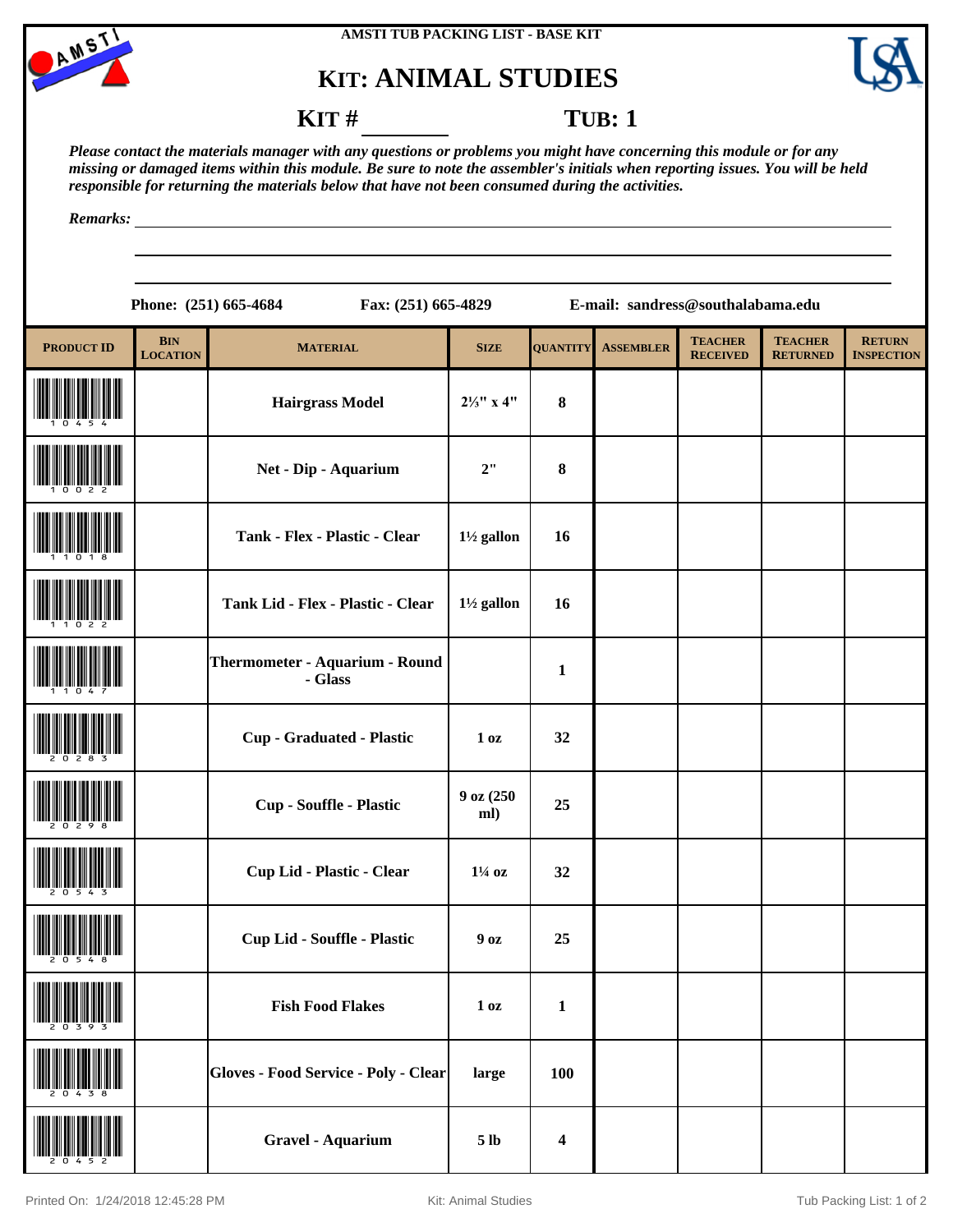| <b>Living Material Order Form:</b><br>"Animal Studies" (with<br>gymnosperm) |                                             | $\mathbf{1}$     |  |  |
|-----------------------------------------------------------------------------|---------------------------------------------|------------------|--|--|
| Marker - China - Black                                                      |                                             | 8                |  |  |
| Marker - Permanent - Fine Point -<br><b>Black</b>                           |                                             | $\mathbf{1}$     |  |  |
| <b>Marker - Permanent - Fine Point -</b><br><b>Green</b>                    |                                             | $\mathbf{1}$     |  |  |
| Marker - Permanent - Fine Point -<br>Orange                                 |                                             | $\mathbf{1}$     |  |  |
| <b>Note Pad - Adhesive</b>                                                  | 2" x 3"                                     | $\boldsymbol{2}$ |  |  |
| <b>Pacific Plankton or Frog Bites</b>                                       |                                             | $\mathbf{1}$     |  |  |
| <b>Spoon - Plastic</b>                                                      |                                             | 32               |  |  |
| Water Square - Plastic - Clear                                              | $3\frac{1}{2}$ " x $3\frac{1}{3}$ "<br>x 1" | 8                |  |  |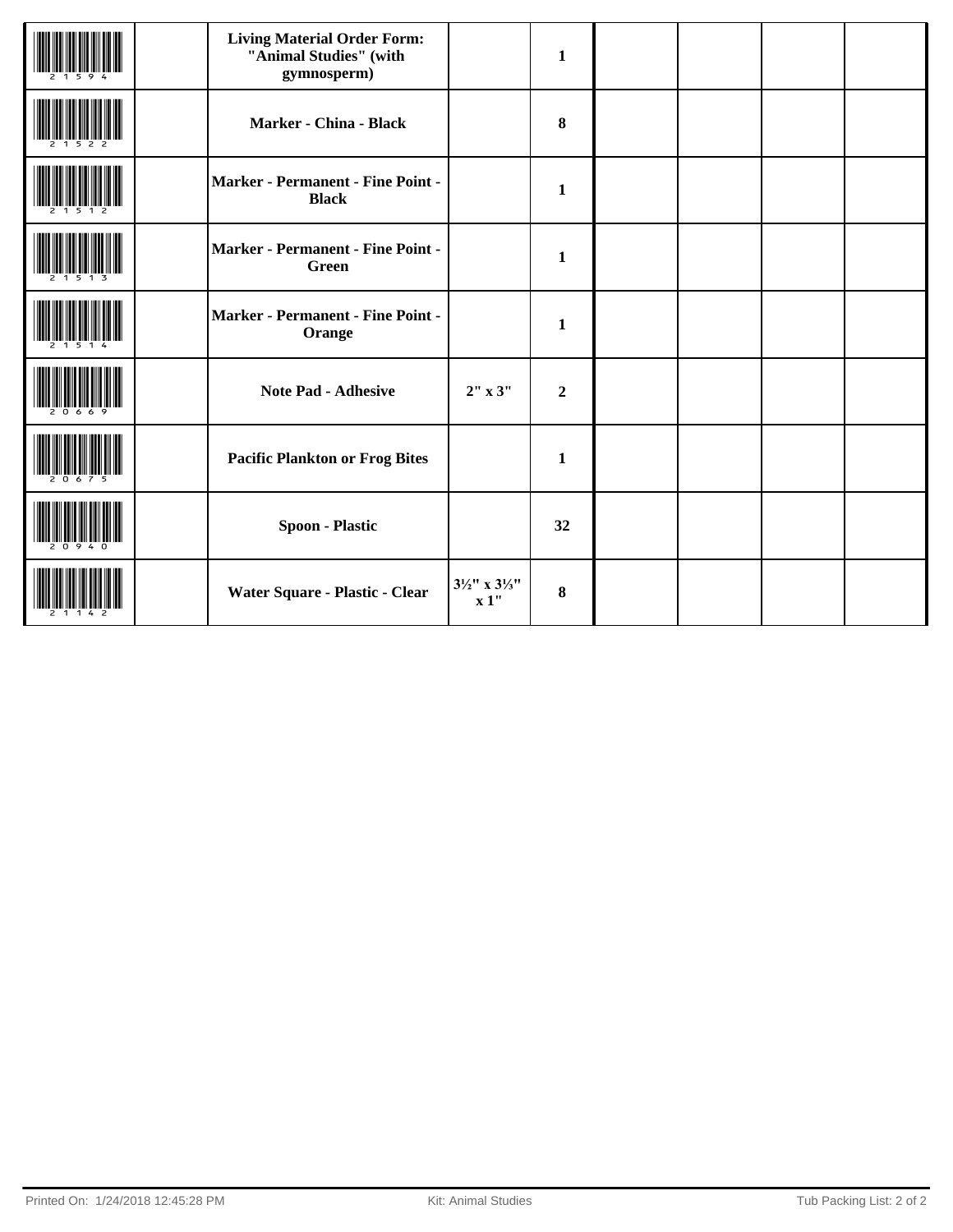

# **KIT: ANIMAL STUDIES**



#### **KIT** # **TUB: 2**

*Please contact the materials manager with any questions or problems you might have concerning this module or for any missing or damaged items within this module. Be sure to note the assembler's initials when reporting issues. You will be held responsible for returning the materials below that have not been consumed during the activities.*

*Remarks:*

|                   |                               | Phone: (251) 665-4684<br>Fax: (251) 665-4829            |                |                 | E-mail: sandress@southalabama.edu |                                   |                                   |                                    |
|-------------------|-------------------------------|---------------------------------------------------------|----------------|-----------------|-----------------------------------|-----------------------------------|-----------------------------------|------------------------------------|
| <b>PRODUCT ID</b> | <b>BIN</b><br><b>LOCATION</b> | <b>MATERIAL</b>                                         | <b>SIZE</b>    | <b>QUANTITY</b> | <b>ASSEMBLER</b>                  | <b>TEACHER</b><br><b>RECEIVED</b> | <b>TEACHER</b><br><b>RETURNED</b> | <b>RETURN</b><br><b>INSPECTION</b> |
|                   |                               | <b>Book: STC Reader - "Animal</b><br><b>Studies"</b>    |                | 16              |                                   |                                   |                                   |                                    |
|                   |                               | <b>Book: Student Guide - "Animal</b><br><b>Studies"</b> |                | 16              |                                   |                                   |                                   |                                    |
|                   |                               | <b>Hand Lens</b>                                        |                | 25              |                                   |                                   |                                   |                                    |
|                   |                               | Pail - Plastic (with handle)                            | 2 quart        | 8               |                                   |                                   |                                   |                                    |
|                   |                               | Pail Lid - Plastic                                      | quart          | 8               |                                   |                                   |                                   |                                    |
|                   |                               | <b>Ruler - Plastic</b>                                  | 12"            | 8               |                                   |                                   |                                   |                                    |
|                   |                               | Tank - Flex - Plastic - Clear                           | gallon         | 8               |                                   |                                   |                                   |                                    |
|                   |                               | Tank Lid - Flex - Plastic - Clear                       | gallon         | 8               |                                   |                                   |                                   |                                    |
|                   |                               | Bag - Trash - Plastic                                   | 30 gallon      | -1              |                                   |                                   |                                   |                                    |
|                   |                               | <b>Instant Ocean</b>                                    |                | $\mathbf{1}$    |                                   |                                   |                                   |                                    |
|                   |                               | <b>Paper - Construction - Black</b>                     | $9''$ x $12''$ | 50              |                                   |                                   |                                   |                                    |
|                   |                               | Soil - Humus                                            | gallon         | $\mathbf{1}$    |                                   |                                   |                                   |                                    |

 $\mathbf{I}$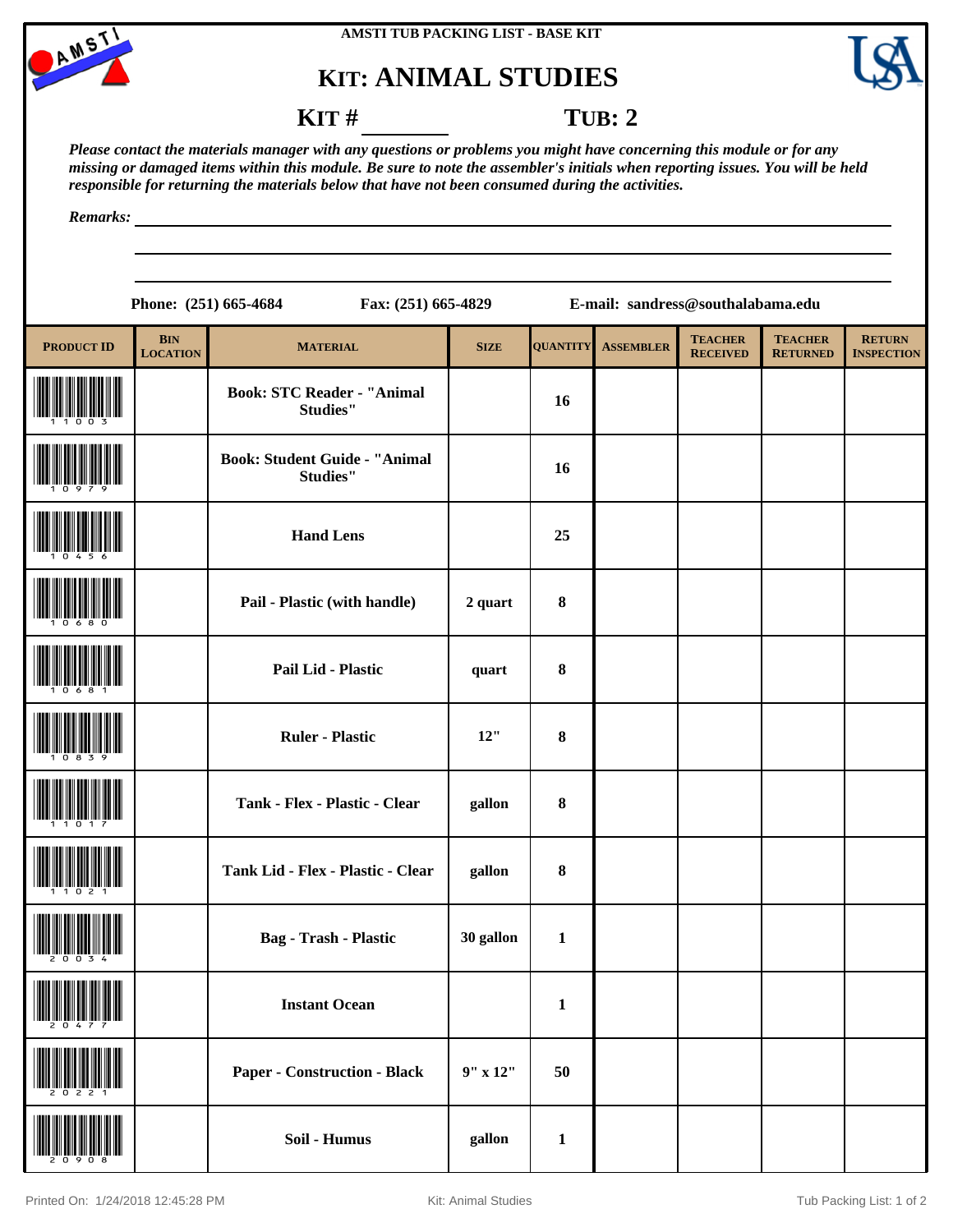| 20911     | Soil - Terrarium - Woodland       | 8 quart          |  |  |  |
|-----------|-----------------------------------|------------------|--|--|--|
| 2 1 1 3 9 | Water Conditioner - Dechlorinator | 3 <sub>0</sub> z |  |  |  |